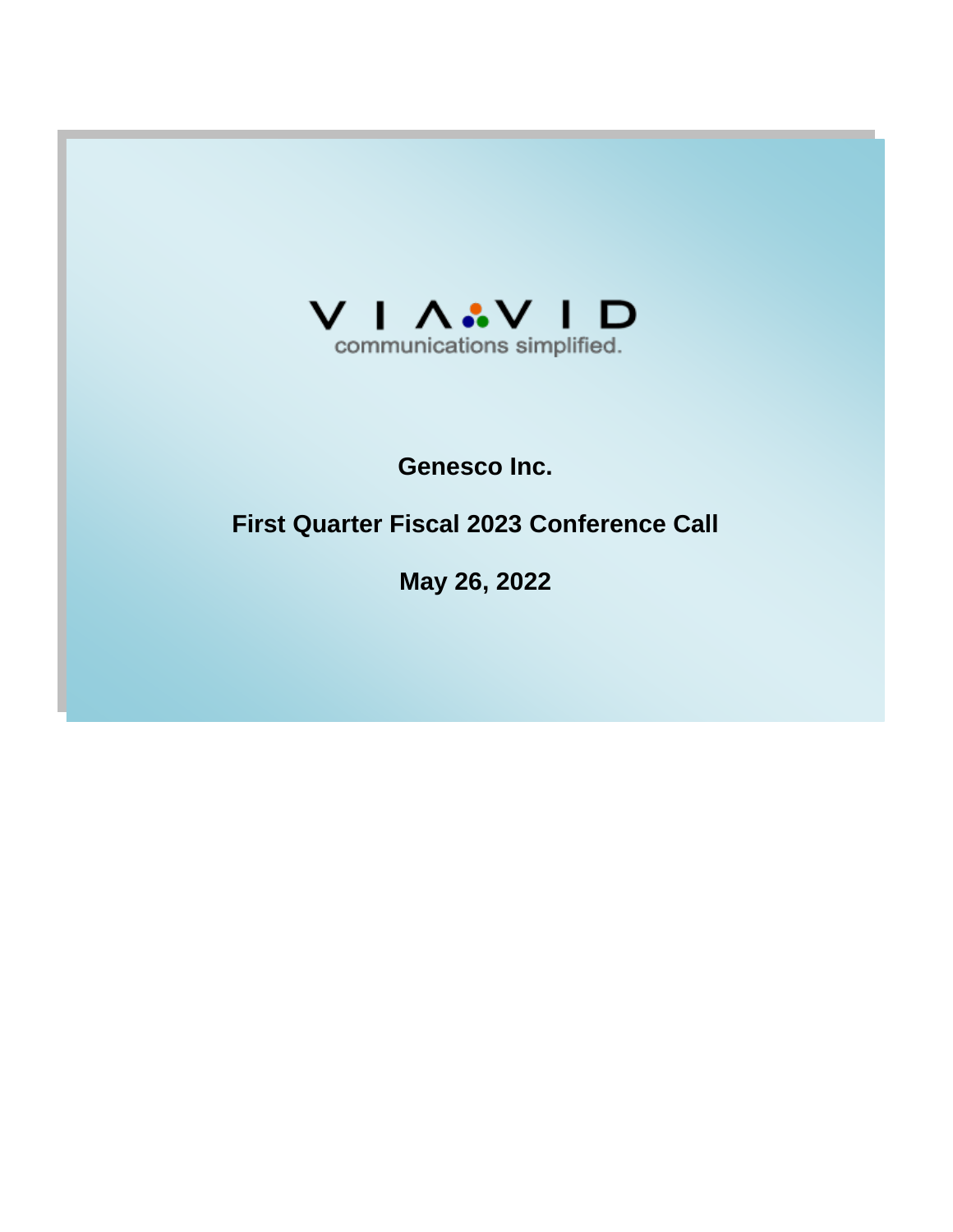## **C O R P O R A T E P A R T I C I P A N T S**

**Darryl MacQuarrie,** *Senior Director, FP&A* **Mimi Vaughn,** *Board Chair, President and Chief Executive Officer*  **Tom George,** *Chief Financial Officer*

## **C O N F E R E N C E C A L L P A R T I C I P A N T S**

**Steve Marotta,** *CL King & Associates*

**Mitch Kummetz,** *Seaport Research*

## **P R E S E N T A T I O N**

#### **Operator**

Good day, everyone, and welcome to the Genesco First Quarter Fiscal 2023 Conference Call.

Just a reminder, today's call is being recorded.

I would now like to turn the call over to Darryl MacQuarrie, Senior Director of FP&A. Please go ahead, sir.

#### **Darryl MacQuarrie**

Good morning, everyone, and thank you for joining us to discuss our First Quarter Fiscal '23 results.

Participants on the call expect to make forward-looking statements. These statements reflect the participants' expectations as of today, but actual results could be different. Genesco refers you to this morning's earnings release and the Company's SEC filings, including the most recent 10-K and 10-Q filings, for some of the factors, including the impact of COVID-19, supply chain issues, and the current economic environment that could cause differences from the expectations reflected in the forward-looking statements made during the call today.

Participants also expect to refer to certain adjusted financial measures during the call. All non-GAAP financial measures referred to in the prepared remarks are reconciled to their GAAP counterparts in the attachments to this morning's press release and in schedules available on the Company's homepage under Investor Relations in the Quarterly Earnings section.

I want to remind everyone we have posted a presentation summarizing our results that is accessible on our website.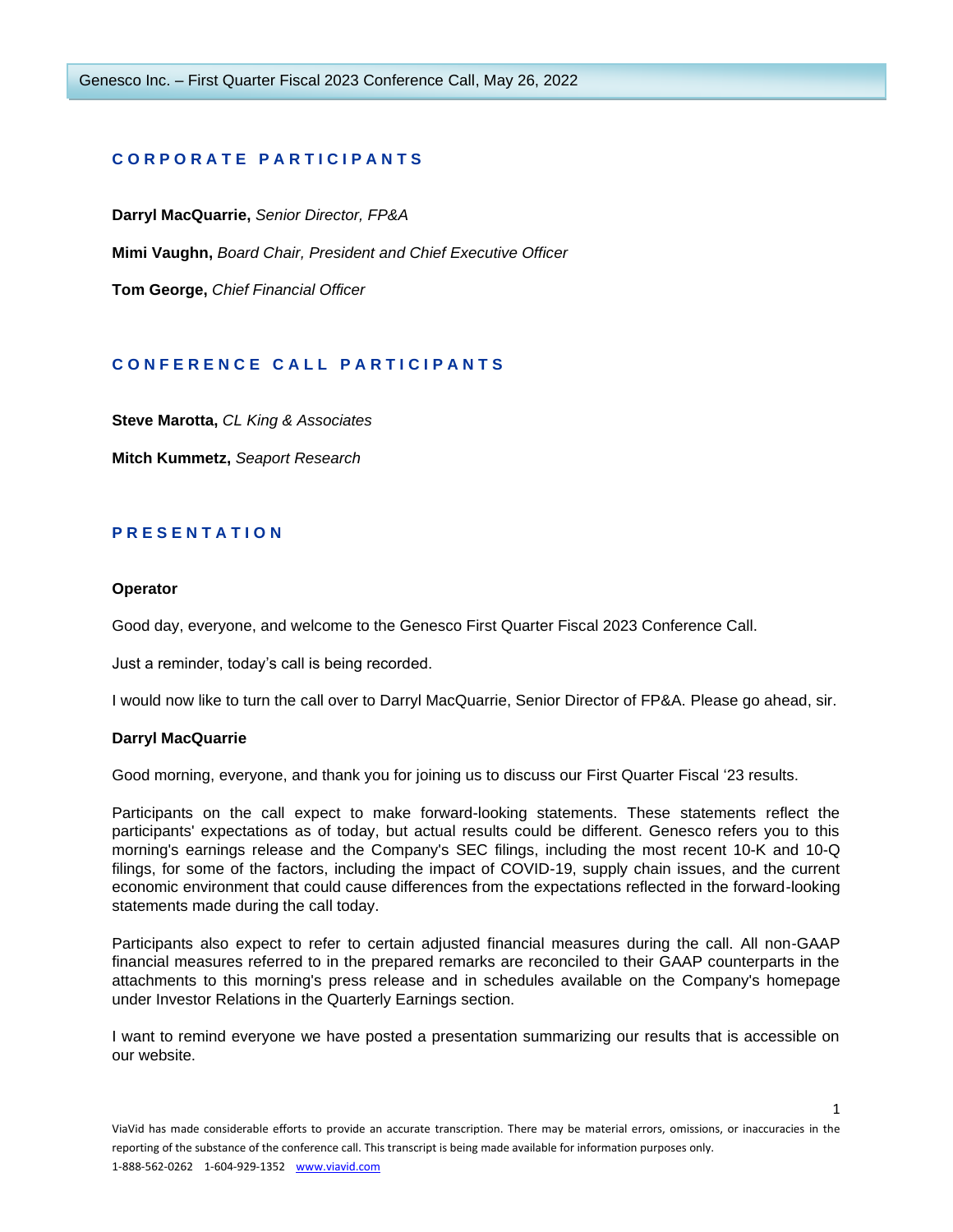With me on the call today is Mimi Vaughn, Board Chair, President and Chief Executive Officer, who will begin our prepared remarks with an overview of the period and the progress we are making on our strategic initiatives to drive the business this fiscal year; and Tom George, Chief Financial Officer, who will review the quarterly financials in more detail and provide guidance for Fiscal '23.

Now I'd like to turn the call over to Mimi.

## **Mimi Vaughn**

Thanks, Darryl.

Good morning, everyone, and thank you for joining us today.

Following record results in Fiscal '22, the new year is off to a very good start. While the year ago period posed a difficult comparison due to government stimulus-fueled consumer spending, we are very pleased with our recent performance and the long-term trajectory of our business as we navigate some near-term turbulence and move past the COVID era fiscal tailwinds.

We continue to experience healthy demand for our merchandise offering which reflects our leadership positions in the teen and young adult footwear space and other segments of the consumer market we serve, the strong connections we have forged with our customers, and our ability to successfully evolve with the ever-changing fashion desires of our consumers. Our footwear-focused strategy has created a more resilient business that is fundamentally stronger than prior to the pandemic, and we are excited about our growth prospects going forward.

These efforts coupled with the dedication and ingenuity of our outstanding people have allowed us to outperform pre-pandemic sales and profitability despite more challenging economic conditions, inventory shortfalls and tax refund delays, which historically have benefited our Q1 performance.

Overall for the first quarter, we exceeded both top and bottom line expectations with notable strength at Schuh and in our branded business, and had we have the inventory to fulfill demand at Journeys, our performance would have been even stronger. These results underscore the progress we have made positioning the Company for profitable growth through our heightened focus on increasing digital penetration, improving the economics of our store channel, and growing our branded sales.

A few key highlights for the quarter include: compared with pre-pandemic Q1 Fiscal '20, revenue up 5% despite having 90 fewer stores and adjusted operating income up 14%; versus pre-pandemic, digital sales up almost 75% now representing 19% of total retail sales versus 11%, while branded wholesale sales increased almost 70% over the same time helped by our Togast acquisition. Gross margins continue to show strength versus last year due to continued full price selling and limited markdown activity which, combined with expense leverage compared with pre-pandemic levels, fueled adjusted EPS of \$0.44 and nicely positive operating income which historically has been more challenging in low volume quarters. Additionally, our business accelerated through the quarter with sequential improvement in retail sales in April and May to date versus last year as inventory levels improved and stimulus compares began to ease, and we continue to strengthen our business model with the more efficient use of capital to drive these results.

COVID provided the opening to transform our business at a much more rapid rate. We are taking advantage of the market opportunities the pandemic presented and we continue to strategically align ourselves towards future growth in all our channels. From a channel perspective, we have always known our customers enjoy our differentiated store experience and the exceptional service they receive in person, and like we saw with Journeys throughout last year, the strength of our brands continued to draw

 $\mathcal{L}$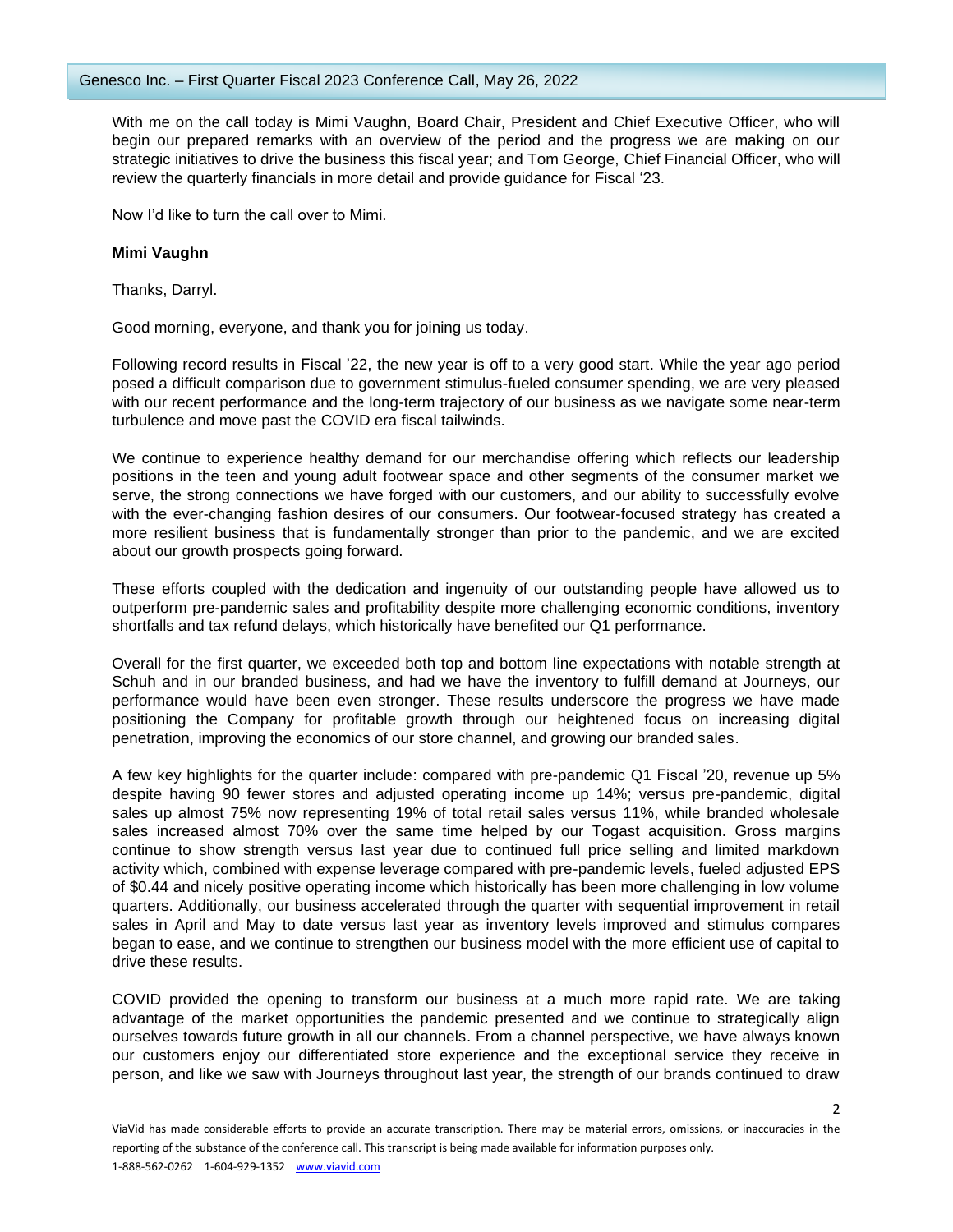enthusiastic shoppers back to stores as the U.K. economy opened more fully this quarter and the Johnston & Murphy customer eagerly returned to shopping. It was, however, our ability to meet and serve the consumer with compelling product in all our channels, stores, online, and through our growing wholesale channel, that led to the strength in the quarter versus expectations and has us excited about the opportunities ahead for continued success.

Turning now to discuss each business in more detail, beginning with Journeys. Overall the Journeys team delivered a commendable quarter while navigating ongoing inventory challenges. I've been describing the current fashion cycle as shifting away from fashion athletics more into casual, which plays into Journeys' strength, positioning Journeys well among its athletic competition to deliver this assortment. Casual continued its climb as a larger percentage of the business in Q1, showcasing the current diversity of teen fashion trends with particular strength in some of the newer brands in the Journeys assortment. Both average selling price and average transaction size benefited from year-over-year growth, and price increase actions and strong full price selling upheld last year's healthy gross margin gains.

The lack of inventory held back Journeys performance as we didn't have enough winter product to fill late season demand in February and spring styles were slow in arriving due to supply chain disruption. Case in point, we received 40% of our Q1 inventory in April with much of that coming towards the latter part of the month. While it was an uneven quarter in terms of monthly performance compared to both last year and pre-pandemic due to the combination of this, the stimulus offset and tax refund timing, the good news is that each of these headwinds lessened as the quarter progressed and sales were strongest in April, enabling Journeys to meet our profitability expectations for the quarter with momentum nicely picking up further in May. Importantly, Journeys is now in a considerably improved inventory position.

Turning now to Schuh, we're extremely pleased with the continued progress the team is making capturing marketing opportunity in the U.K. and strengthening the business' foundation for growth. Q1 was highlighted by record first quarter revenues up 35% on a constant currency basis compared to last year and up 14% over pre-pandemic levels. Driving this outstanding performance was a better inventory position that included increased access to higher tiered styles from several key vendors coupled with pent-up demand as the U.K. economy further reopened and young people resumed going out and other activities. Schuh's sought-after product offering, strong inventory position, and increased marketing continued to drive consumers to its brand, illustrated by significantly improved store traffic levels.

Stores which were open for the entire quarter this year versus about 20% of the time last year were a big contributor to Schuh's success; however, this was not at the expense of online, as Schuh's advanced digital capabilities allowed it to hold onto more than 60% of last year's outsized gains to drive digital sales up over 110% compared to pre-pandemic levels. Like Journeys, Schuh's strength is in its ability to deliver the fashion brands desired by its youth consumer, and Schuh similarly is capitalizing on the shift to casual which is driving a larger portion of its sales.

A big highlight of the spring selling season has been strong consumer appetite for sandals ever since the weather turned warmer, and it was another quarter of strong full price selling which, along with lower promotional activity, fueled nice gross margin gains over the last two years. In addition, Schuh's operating income gain this year was even more notable factoring in last year's significant COVID relief.

Shifting now to our branded business, we are more and more excited about the potential of Johnston & Murphy as we reposition the brand for growth. Our plan to reimagine J&M for a more casual, more comfortable post-pandemic environment continues to produce very positive results. Strength across digital, retail and wholesale fueled top line revenue up more than 45% year-over-year, well above expectations with sales almost on part with Q1 Fiscal '20 despite inventory levels ending roughly 30% below the comparable period and averaging even lower than that during the quarter.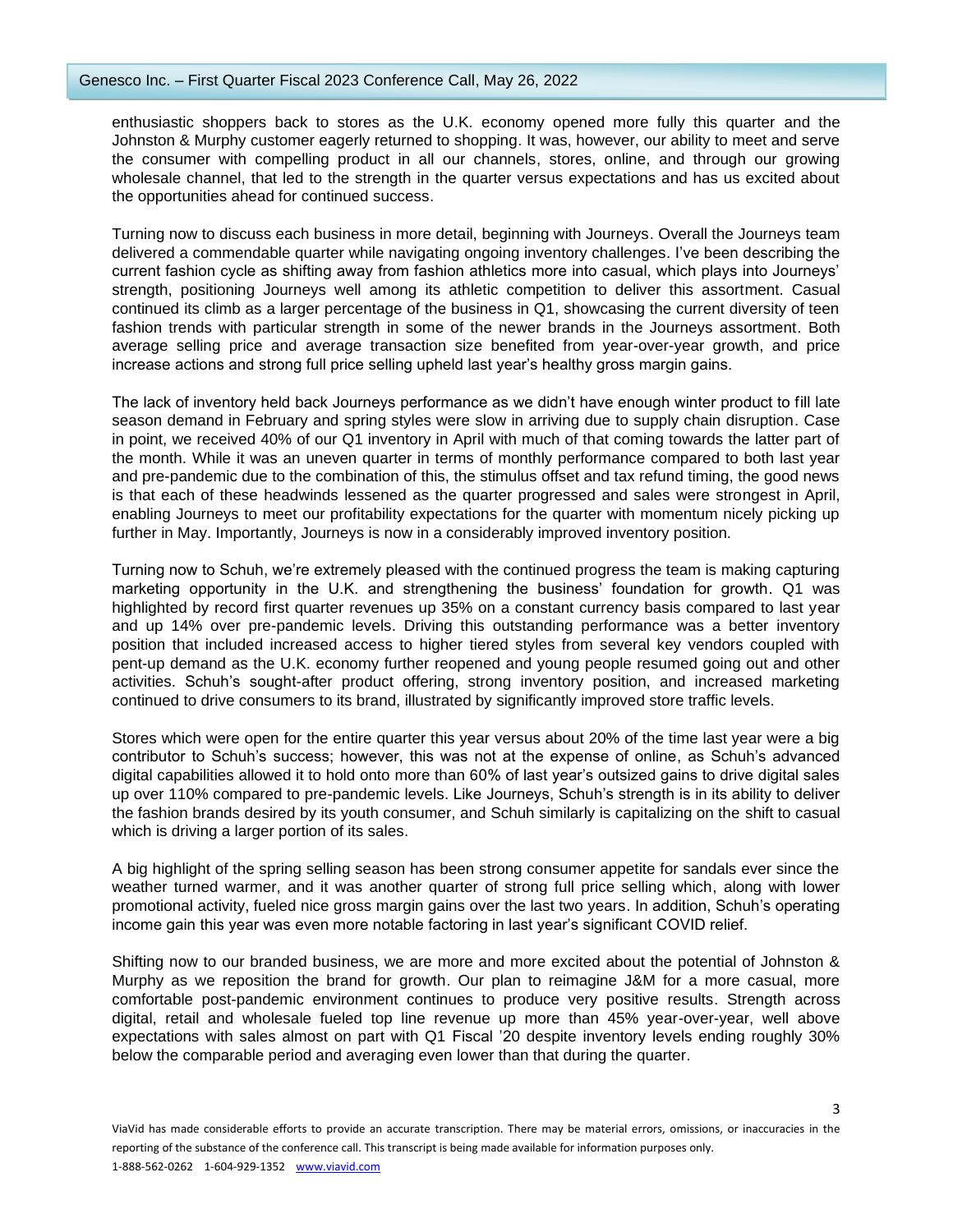The brand is expanding its focus from not just the footwear consumers need for work but for footwear and apparel they desire for everyday life with compelling technology as an integral part of the offering providing comfort and other performance features. Q1's healthy growth in casual athletic and casual propelled these categories to almost 80% of footwear sales. Strong growth in apparel and other nonfootwear categories, now at about 40% of the total mix, validate J&M's positioning as a footwear-first multi-category lifestyle brand. What's most exciting is our success attracting younger customers to the brand with the under-35 customer base growing over 30% in the quarter.

In summary, J&M continues its trajectory to meet and exceed pre-pandemic sales and profits at a faster pace than expected. Had it not been for significant additional air freight costs in the quarter, operating income would have been much closer to pre-pandemic levels.

Rounding out our divisional discussion, licensed brands posted an excellent quarter with sales surpassing expectations and operating margins increasing more than 200 basis points over last year. The licensed brands team has completely remade this division since the start of the pandemic by adding attractive licenses and more robust product and sourcing capabilities through an acquisition we completed in late Fiscal '20. Q1 results demonstrate the increased strength of our licensed portfolio and the team's ability to capitalize on white space opportunities in the market.

Switching gears, we are enthusiastic about the progress we're making on our ESG initiatives. We recently completed an inaugural North American carbon footprint assessment, and our third carbon assessment in the U.K. is in process. We look forward to sharing these results, which serve as a foundation for our future environmental efforts along with other updates when we publish a comprehensive ESG report in the coming weeks.

Turning now to the current quarter, May is off to a good start as the monthly sequential improvement we saw through the first quarter has continued. Historically, the second quarter is another lower volume quarter for the Company as consumers turn their attention to summer activities before returning for the start of back-to-school shopping in late July.

Looking further at Fiscal '23, we continue to feel positive about delivering top line growth on top of a very strong Fiscal '22. We don't anticipate the factors that led to such a strong full price selling environment to continue at the same level, especially in light of current economic conditions, and we are working hard to overcome the cost pressures that are prevalent today and in certain areas increasing. We are planning the back half to be stronger than the first half as the stimulus comparisons wane, inventory levels improve, logistics cost pressure comparisons ease, and continued price actions help offset higher costs. Notably, Fiscal '23 will be an investment year for J&M as we advance the work on the brand's repositioning.

Based on our favorable Q1 results and current outlook with some additional pressures, we are reaffirming our Fiscal '23 full year guidance for adjusted earnings per share to be between \$7 and \$7.75. We still believe somewhere close to the middle of the range is where the year will land.

Our better-than-expected first quarter results are further evidence that our footwear-focused strategy is advancing our business even as the operating environment has become increasingly more challenging. Driving this strategy are six strategic pillars that emphasize continued investment in digital and omnichannel, deepening our consumer insights, driving product innovation, reshaping our cost base, and pursuing synergistic acquisitions, all to transform and meaningfully grow our business.

You have heard how several initiatives positively impacted first quarter results, and before I turn this call over to Tom, I would like to highlight a few others.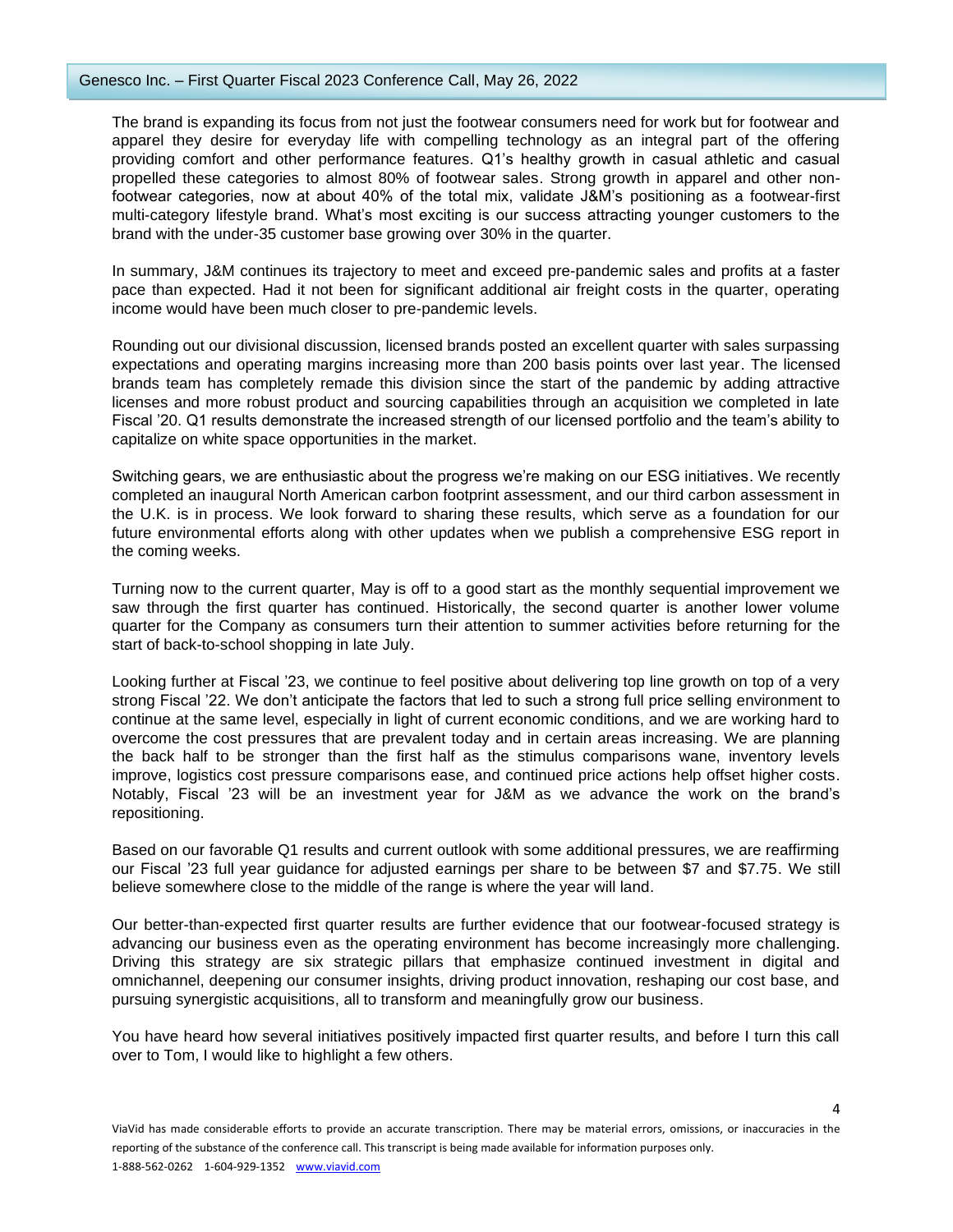Starting with pillar one, accelerate digital to grow the direct-to-consumer channel, I have talked about how our online business generates nicely positive operating margins well into the double digits due to our focus on full price selling, marketing spend to drive positive returns, and shipping and return policies to reinforce profitability. Not only have we greatly increased our IT investments and resources to grow digital, but we also added to our investment in digital marketing to drive traffic and attract new customers. Our marketing spend in Q1 increased 60% versus pre-pandemic amounts, in large part driven by digital marketing to continue driving profitable digital growth.

Our second pillar, maximize the relationship between physical and digital channels. Journeys' consumer research told us that a third of its target consumers visit local non-mall shopping centers two to three times per month and enjoy the convenience of shopping closer to home combined with enhanced omnichannel services like easier curbside pickup. We've piloted a number of these off-mall sites which are larger than our mall stores and can carry a full assortment of adult and kids product. Pleased with the sales and four-wall results, we have signed more than 25 additional locations we will open this year and early next. Tools like our new real estate analytics platform are allowing us to optimize site selection as we build out this footprint, and we are excited about the potential and the number of locations this new format could have for us.

Finally under pillar three, build deeper consumer insights to strengthen customer relationships and brand equity. Schuh has rolled out its first ever loyalty program, the Schuh Club, which fully launched at the end of Q1. This program ties online and store purchases back to customer records, which allows Schuh to deliver increased personalization and an enhanced customer experience. This program has seen greater success with more sign-ups than initially expected, with Schuh Club members making purchases at an average order value 12% higher than non-members. Despite launching less than one month ago, Schuh Club purchases are currently accounting for one-third of sales, and we believe this program has great potential going forward.

Schuh also opened an Irish distribution center in Q1 to support operations there post-Brexit, which will not only save on duties but will also allow for additional offerings such as same day delivery, which Schuh already rolled out to 55 U.K. stores.

To close, I would like to thank each of our employees for an excellent start to Fiscal '23. Your drive and determination enable us to consistently execute through dynamic and challenging environments, and this quarter was no exception. I'm proud to work with such an inspiring group of people, and I look forward to continued success with you this year.

I will now turn the call over to Tom.

## **Tom George**

Thanks, Mimi.

As Mimi discussed, we were pleased with our performance during the quarter, particularly compared to expectations, and we continue to feel confident in the ability of our footwear-focused strategy to drive strong results.

Turning now to the specifics for the quarter, in light of a number of store closures last year during Q1, in particular, the U.K. and Canada, and our policy of removing any store closed for seven consecutive days from comparable sales, we believe that overall sales is a more meaningful reflection of our total business in Q1.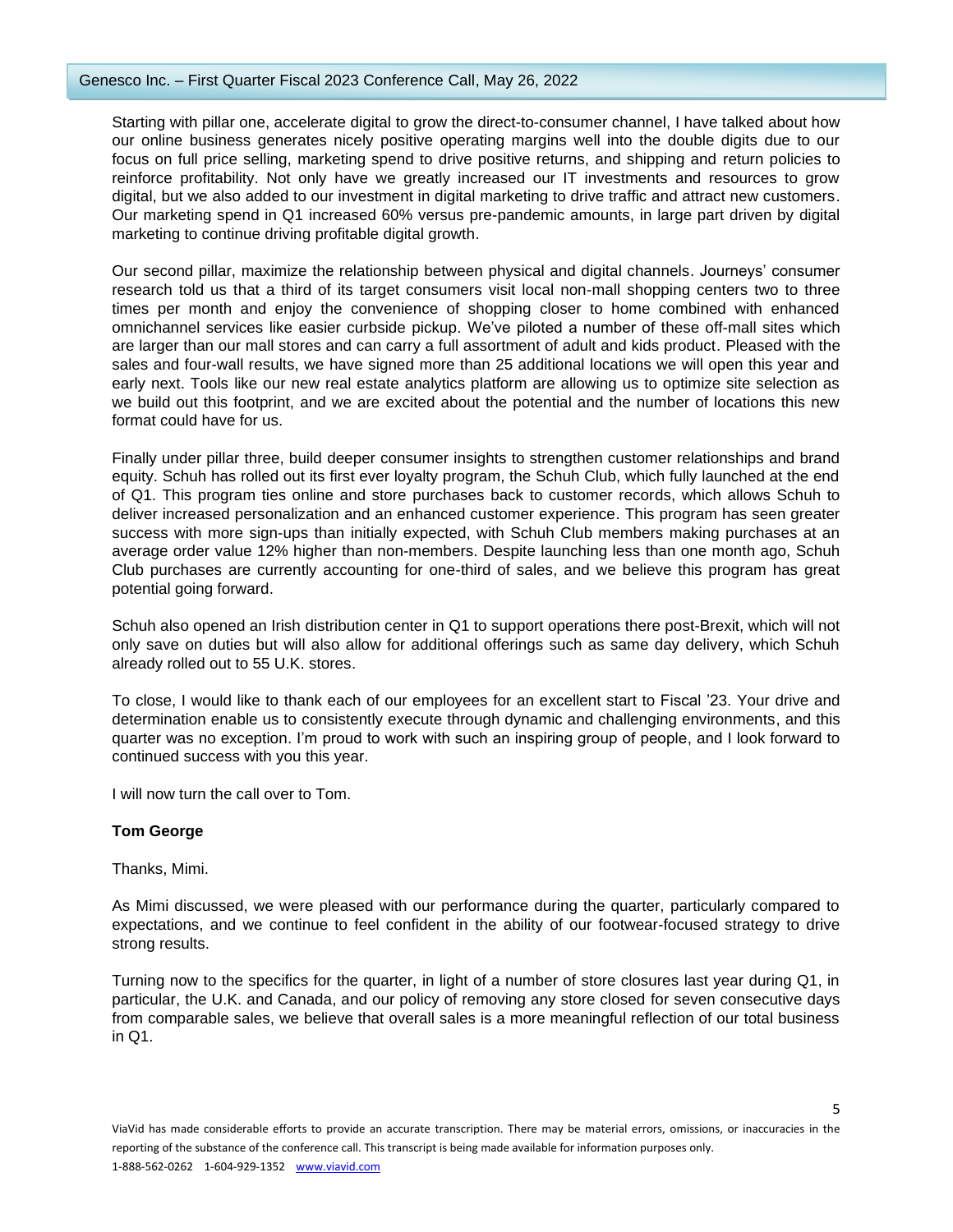Consolidated revenue was \$521 million, down 3% to last year as we anniversaried the significant stimulus distributed a year ago. Journeys, which was the biggest beneficiary of that stimulus last year and was impacted by inventory delays this year, was down 16%, partially offset by Schuh up 28%, J&M up 46%, and licensed brands up 5%. From a channel perspective, we drove increases in both the store and wholesale channels, with the store channel buoyed by Schuh having its stores fully open this year versus open just 19% of the quarter last year, and consumers having more appetite to return to stores as they resume more normal activities. We ended the quarter with 30 fewer stores versus a year ago as we optimize our store footprint and drive productivity in our existing store estate.

Digital sales, as expected, were down versus last year; however, direct still held onto 70% of its gains and was up roughly 75% over pre-pandemic. Ecommerce sales accounted for 19% of total retail sales, down from 25% last year, but up from 11% in Fiscal Year '20. Total wholesale sales increased driven by increases at both J&M and licensed brands. J&M's strong increase was driven by the positive reaction to its assortment, the reopening of the economy, as well as growth at its higher end retail partners.

We were again pleased with gross margins, which were up 50 basis points to last year. Strong full price selling and price increases plus reduced shipping costs from lower ecomm penetration offset the channel mix impact of increased wholesale sales and increased freight and logistics costs. Increased freight and logistics costs put approximately 120 basis points or \$6 million of pressure on Q1 gross margin and were the greatest drag in our branded businesses. Journeys' gross margins were up 40 basis points due to lower ecomm penetration and continued low markdowns. Schuh's gross margin was up 790 basis points, driven by much lower ecomm penetration and more full price selling. This was offset by a reduction in J&M of 210 basis points due to incremental air freight charges. Licensed brands gross margin increased 70 basis points as increased freight and logistics costs were more than offset by stronger ASPs and business mix.

Adjusted SG&A expense was 46.5%, which was 220 basis points more than last year. It is worth noting that last year we received significant one-time COVID rent credits and U.K. property tax relief during the quarter, which made this quarter a difficult comparison. Without last year's one-time credit comparison, total SG&A and occupancy expenses leveraged by 30 basis points and 10 basis points, respectively. The other major driver of de-leverage was in selling salaries, as many states in the U.S. and the U.K. have legislated statutory increases in minimum wage and living wages as we have been increasing wages to remain competitive in the retail space. In summary, de-leverage in occupancy, selling salaries, and other expenses more than offset leverage from lower incentive-based compensation and other pick-ups.

Nevertheless, we continue to work to drive occupancy costs lower. During the quarter, we negotiated permanent reductions to 49 renewals, which achieved a 15% reduction in rent expense in North America on a straight-line basis. This was on top of a 16% reduction or 181 renewals during Fiscal '22. These renewals continue to be for shorter terms, averaging approximately 2.5 years compared to the three-year average we have seen in recent years. With 45% of our fleet coming up for renewal in the next couple years, this continues to remain a key priority.

Last year, we reported that we had identified the full amount of our \$25 million to \$30 million cost savings target. A good part of these savings is from current future reductions in store occupancy. We will continue to focus our multi-year cost saving efforts on store channel profitability, including further efforts on reducing occupancy costs, gaining more efficiencies with selling salaries to mitigate the effects of wage pressures, and continually look for ways to further drive efficiencies given the changing cost structure of the business. In summary, first quarter adjusted operating income was \$9 million, a 2% operating margin compared to \$19 million or 3% last year, and 2% pre-pandemic.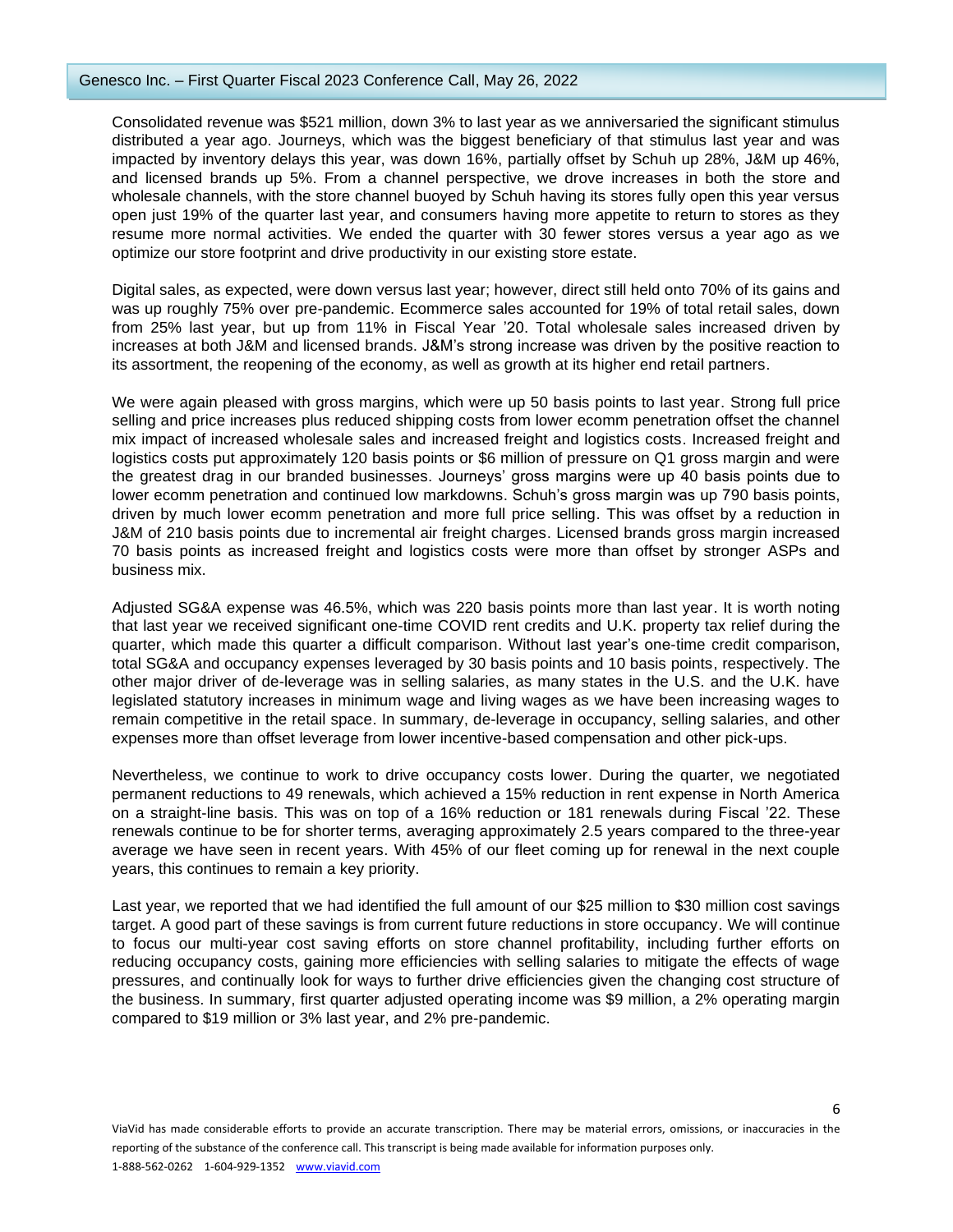For the quarter, our adjusted non-GAAP tax rate was 35%, which compares to 36% last year. This resulted in adjusted diluted earnings per share of \$0.44 for the quarter, which compares to \$0.79 last year and \$0.33 in Fiscal '20.

Turning now to the balance sheet, more specifically to inventories, we believe it's more meaningful to compare this year's inventory levels to the pre-pandemic Q1 Fiscal Year '20. This is because outsized stimulus demand and supply chain limitations resulted in extremely low inventories last year. With significant receipts right at the end of Q1 this year, inventories were \$401 million or 9% higher than Fiscal Year '20, including some increase in average cost. The largest increase was at Journeys, where we elected to receive and carry over some winter product which was late in arriving, as it consists of core in line styles that would give us a head start on back-to-school and holiday sales. We are pleased with the quality and level of our inventory except for J&M's, which is still about 30% below pre-pandemic levels. We continue to work through supply chain challenges to improve those levels so that we can continue to build off the strong momentum that J&M is experiencing.

Our net cash position of \$186 million, a decrease of \$28 million versus last year, was driven in part by the continued replenishment of inventory and significant share repurchases during the back half of last year. More specifically, for the first quarter this year, we repurchased \$6.5 million of stock. Capital expenditures excluding the new headquarters building were \$11 million, and depreciation and amortization was \$11 million. We opened four stores and closed 15 during the first quarter to end the quarter with 1,414 total stores.

Regarding capital allocation strategy, we will continue to re-inventory, especially at J&M, and support upcoming seasonal working capital requirements, invest in our digital business, refreshing stores in Journeys' off-mall strategy, and ultimately continue to return cash to shareholders through opportunistic share repurchases.

Now turning to guidance and more specifics as to how we are thinking about the business. For Journeys we expect first half sales to be below comparable FY '22 levels, since Journeys benefited considerably from stimulus last year. We then expect growth in the back half as we assume better inventories versus the back half of last year. For Schuh, we expect constant currency growth for the year driven by growth in store volume, but we will be impacted by a stronger dollar and lower exchange rate. For J&M, we expect to return to pre-pandemic sales levels, and we expect growth for licensed brands as well.

Regarding supply chain, although we are seeing improvements in deliveries, freight and logistics costs for our branded business are expected to remain elevated over the remainder of the year, beyond what we had in our forecasts. In light of the current economic environment and its potential impact on consumer demand, we also believe it is prudent to assume the environment is likely to be more promotional than originally expected; therefore, as we think about the remainder of the year, we have incorporated the impact of the stronger dollar, elevated costs, and a more promotional environment into our outlook. With these additional headwinds combined with Q1 outperformance, we are reaffirming our guidance of adjusted earnings per share of \$7 to \$7.75 per share, with our best current expectation is that we will be near the midpoint of the range.

The guidance now assumes sales to grow 1% to 3%, which is down from previous guidance of 2% to 4% in large part due to the lower U.K. exchange rate. We expect gross margins to come down versus last year by 60 to 80 basis points due mainly to increased markdown activity in the quarters in which markdowns occur as compared to essentially no markdown activity last year. This is a little more than previous guidance due to the increased freight and logistics costs and promotional activity I mentioned.

In terms of expenses, we now expect adjusted SG&A as a percentage of sales to range from leveraging 10 basis points to deleveraging 10 basis points. This is driven by leverage from reduced incentive-based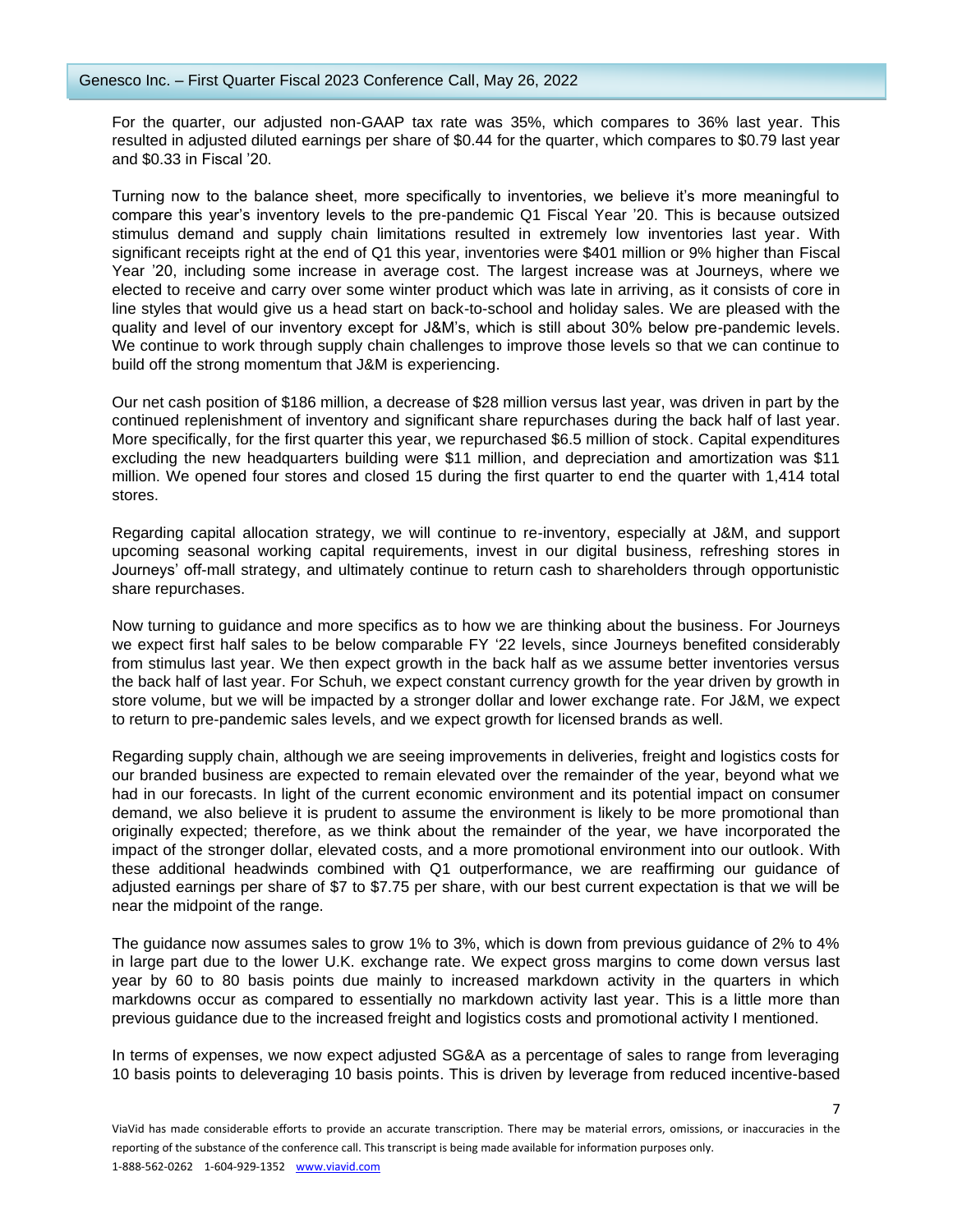## Genesco Inc. – First Quarter Fiscal 2023 Conference Call, May 26, 2022

compensation being offset by anniversarying significant one-time COVID credits and selling salary wage pressure, with improvement from our previous guidance reflecting the SG&A pick-up in Q1. This all results in expected operating margin below FY '22, which in large part is due to our belief the factors that led to such a strong full price selling environment will not be sustained. Our guidance assumes no additional share repurchases for the fiscal year, which results in Fiscal '23 average shares outstanding of approximately 13.4 million, but we can repurchase opportunistically with availability under our recent \$100 million authorization. Furthermore, we expect the tax rate to be approximately 27%.

While we don't typically provide quarterly guidance, I want to provide some perspective on Q2. We expect the Q2 sales decrease to be a little less than Q1's decrease as reductions in Journeys due to the continued stimulus comparisons and Schuh due to the strengthening of the dollar are somewhat offset by strength in other businesses. Regarding gross margins, we expect lower gross margins compared to last year with a more normalized promotional cadence in addition to higher freight and logistics costs. We expect there will be some SG&A deleverage to last year, driven by lower sales and last year's one-time COVID relief.

In the end, from a basis point perspective we expect the pressure on gross margin to slightly outweigh deleverage and SG&A. With all of this, we expect operating income close to pre-pandemic FY '20 Q2 levels. Finally, our tax rate for Q2 will be similar to the full year tax rate, and the share count will be similar to Q1.

To close, while we are very pleased with the quarter we just completed, we're even more excited about driving our footwear-focused strategy forward to deliver additional growth and shareholder value.

Operator, we are now ready to open the call to questions.

## **Operator**

Thank you. Our first question today is from Steve Marotta of CL King & Associates. Please proceed with your question.

#### **Steve Marotta**

Good morning, Mimi and Tom. Congrats also on a terrific first quarter and start to the year.

#### **Tom George**

Thanks, Steve.

#### **Steve Marotta**

Sure. At Journeys and Schuh, you mentioned a shift towards casual styles versus fashion athletic. Can you talk a little bit about if there's any differential in gross margin there? Also, in the carryover styles from winter that might be sold in the third quarter during the back-to-school season, is there any delta in those gross margins versus your normal third quarter gross margin? Thanks.

#### **Mimi Vaughn**

Steve, with the shift to casual versus fashion athletic, we have been really pleased. I think we've been talking about that we typically go through fashion cycles with Journeys, which allows us to refresh our overall product mix, and our merchants are just excellent at being able to discern what our teens want. Coming out of the pandemic, we have seen a real shift into casual away from retro athletic, fashion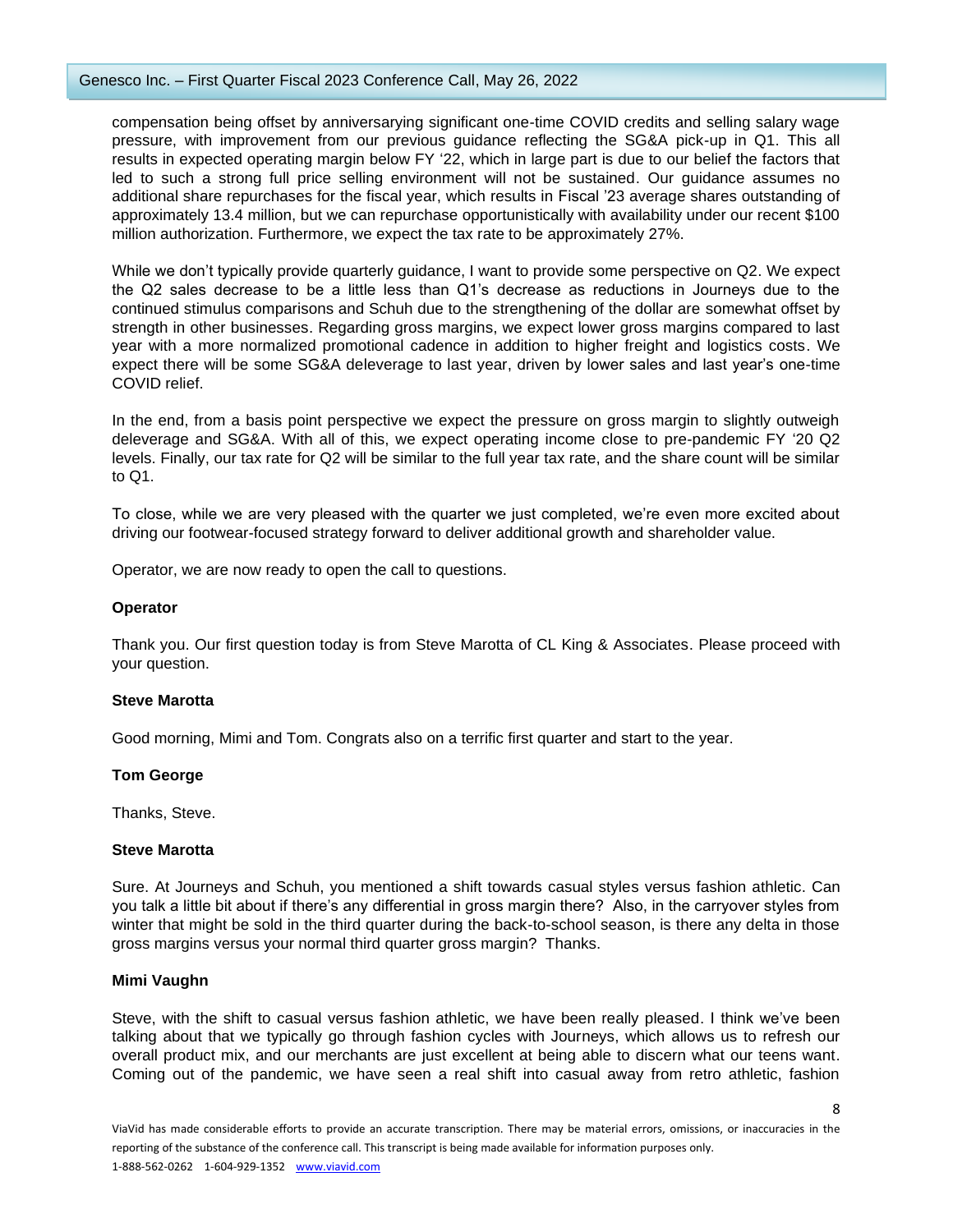athletic as we call that, and it's actually a positive for gross margins. Many of the casual brands that we carry have a better margin profile than some of the athletic brands that we do carry.

Then also, we saw an opportunity with some of the late arrivals from winter that we went ahead and took the receipt of that product. It's really great core product, and we were able to get it at last year's prices, and as you can imagine, this year's prices are not going to be as favorable as last year's prices, and so we have booked that inventory. It is, as I said, core product, and we expect that we can have a very positive margin profile with those as well.

## **Steve Marotta**

That's helpful. You also spoke about the acceleration in May at Journeys. Did you feel similar tailwinds to the other concepts as well in the quarter-to-date period?

## **Mimi Vaughn**

In Journeys, we were very hampered by the lack of inventory as we went into this quarter. I think we can remind you that we were down about 20% in Journeys and we were missing some of the core winter styles that ended up arriving late, and then spring arrivals were also late as well. As a result of that, we have seen really nice sequential improvement in our Journeys business in every month that has gone by.

In Johnston & Murphy, we have also seen just very positive results. As you can imagine, if you think about a year ago, believe it or not, we were just getting vaccinated and the Johnston & Murphy customer was just coming back to life, so we saw a very strong first quarter. We've seen continued strength in the second quarter.

For Schuh, we've got continued strength in our business; however, last year if you looked at Schuh's business, stores were closed between basically Christmas to Easter, so it's a little bit hard to tell exactly where Schuh is shaking out just because we're anniversarying the reopening of stores, and so we're going against very, very strong numbers from last year and continue to perform nicely.

#### **Steve Marotta**

Super helpful. I'll take the balance offline. Thanks.

**Mimi Vaughn** 

Thanks, Steve.

#### **Tom George**

Thanks, Steve.

#### **Operator**

The next question is from Mitch Kummetz of Seaport Research. Please proceed with your question.

## **Mitch Kummetz**

Yes, thanks. Let me add my congratulations as well.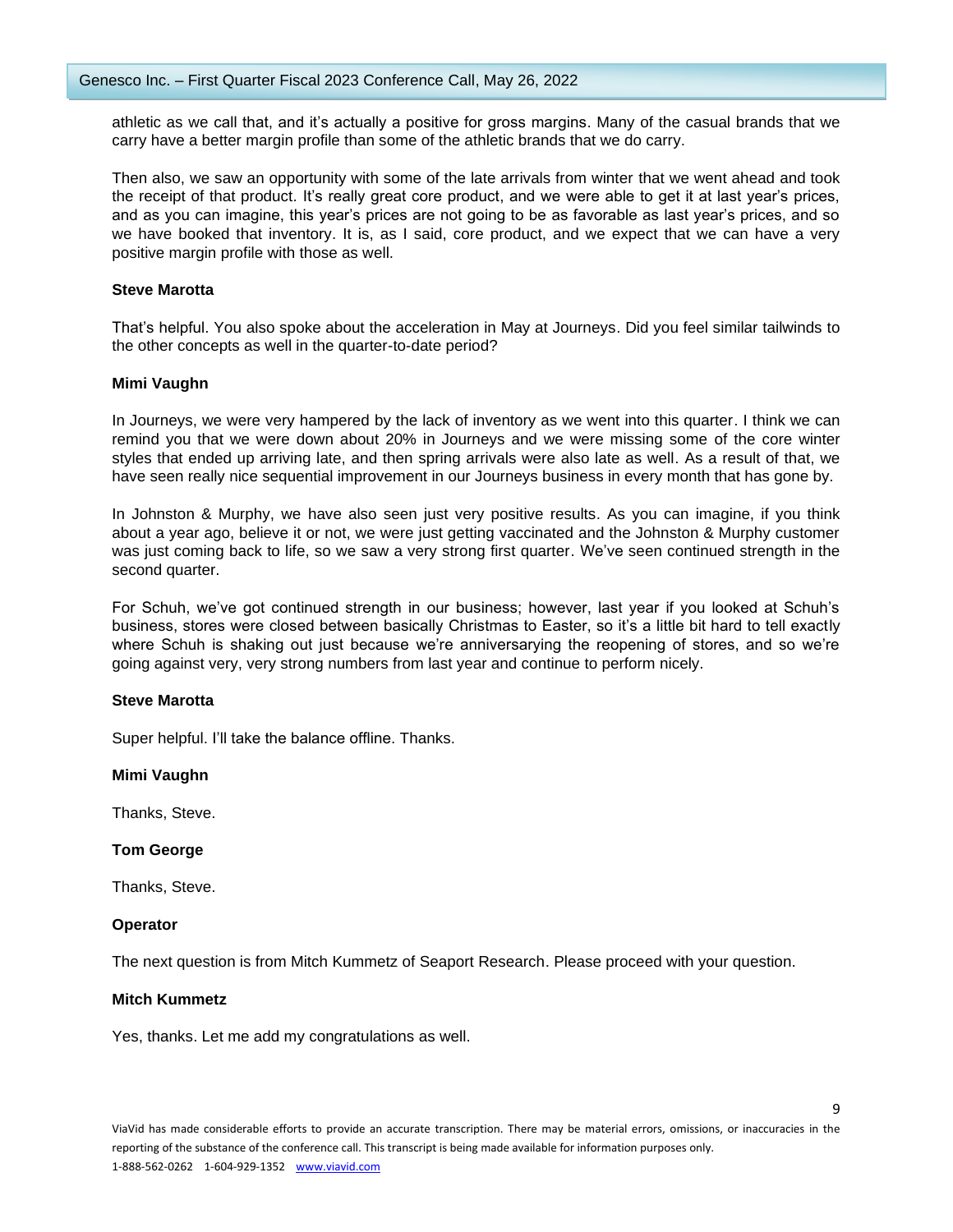Tom, on the guide for Q2, you're saying sales down less than Q1. I'm just kind of penciling that out a little bit. Q1 on a three-year basis, sales were up 5%. I think what you're saying on Q2 kind of implies that on a three-year basis Q2 is up maybe low double digits, so that is pretty good acceleration over Q1 on a threeyear. Is that kind of what you're seeing through the early part of the quarter based on the acceleration that you guys referenced?

## **Tom George**

Regarding the Q2 guide, Mitch, what we're thinking about there for the Q2 guide is more high single-digits growth on a two-year basis, to sort of clear that up—

## **Mitch Kummetz**

What about on a three-year basis, since we're going back to 2020?

## **Tom George**

Yes, I was referring to our Fiscal Year-end '20, our second quarter then.

## **Mitch Kummetz**

Okay.

## **Mimi Vaughn**

On a three-year basis, it is—

#### **Tom George**

It's more like low teens.

#### **Mimi Vaughn**

—low into the double digits.

#### **Tom George**

Yes, low teens on a three-year.

#### **Mitch Kummetz**

Yes, and is that kind of what you guys are seeing through the early part of May, based on the acceleration that you talked about?

#### **Mimi Vaughn**

We are seeing double-digit gains in May so far.

#### **Tom George**

Yes, so far.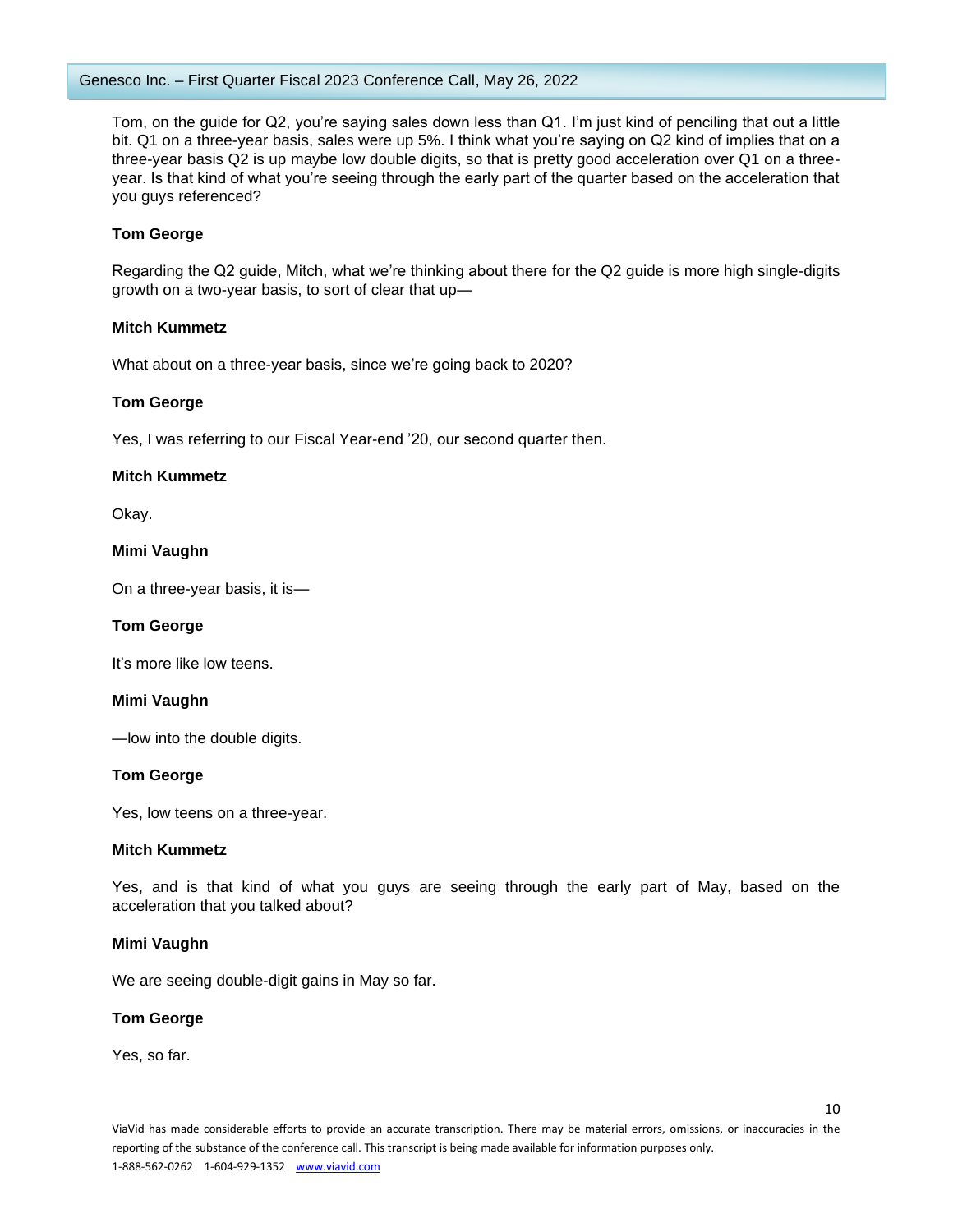## **Mitch Kummetz**

Okay.

## **Mimi Vaughn**

We've also—

## **Mitch Kummetz**

And then on—go ahead?

## **Mimi Vaughn**

Just also to remind you, we also added a number of licenses in our licensed brand business, and so that adds to growth as well; so even beyond what we're seeing with growth on the retail side, it's a good step up because of the increased volume from that part of the business.

## **Mitch Kummetz**

As a follow-up to that, Mimi, can you say on the full year guide that you've provided, sales guide, how much incremental volume you're bringing in from those new licenses? Do you have any sense of that?

## **Mimi Vaughn**

Yes, you know, I think that you can get a pretty good measure when you look to last year's growth. I think if you look at our licensed brands business, we added over \$100 million of sales. We expect this is a year for us to digest that growth and really work on profitability. Since we grew so significantly, we've been very pleased with the performance of our Levi's license, and this is the year that we're just digesting. We've added a Starter and an Etonic license which are just getting out of the gate as well, and so I wouldn't look for the great growth that we had last year, but this is the digest and improve the bottom line.

## **Mitch Kummetz**

Okay, and then just a last question on the margins, Tom, you're now looking for gross margin to be down 60 to 80 basis points from last year. It sounds like you're expecting the promo environment to normalize. I guess I'm wondering, are you starting to see that already, or is that just a conservative assumption given how you sort of view the balance of the year, and also within that kind of 60 to 80 basis points, how much of that is product margins being down? Is it, like, 50, or can you maybe just help me out a little bit there?

### **Mimi Vaughn**

Why don't I start by just talking about the promotional environment so far. You know, last year, Mitch, was just incredible. I think that what we all saw is essentially no markdowns, and this year we are factoring in some markdowns. So basically consumers would come into the store, they would buy whatever we had, and therefore, and because inventory levels were so low, we basically could clear out any product that we had. Part of the change this year is inserting a more normalized level of markdowns. We haven't yet seen that. You saw the pickup in Q1 on gross margin, but what we are anticipating because we're seeing a little bit of a consumer coming and not being as willing to just take whatever's there, they are becoming a bit more selective this year, and I think it is with the ability to be in a better inventory position.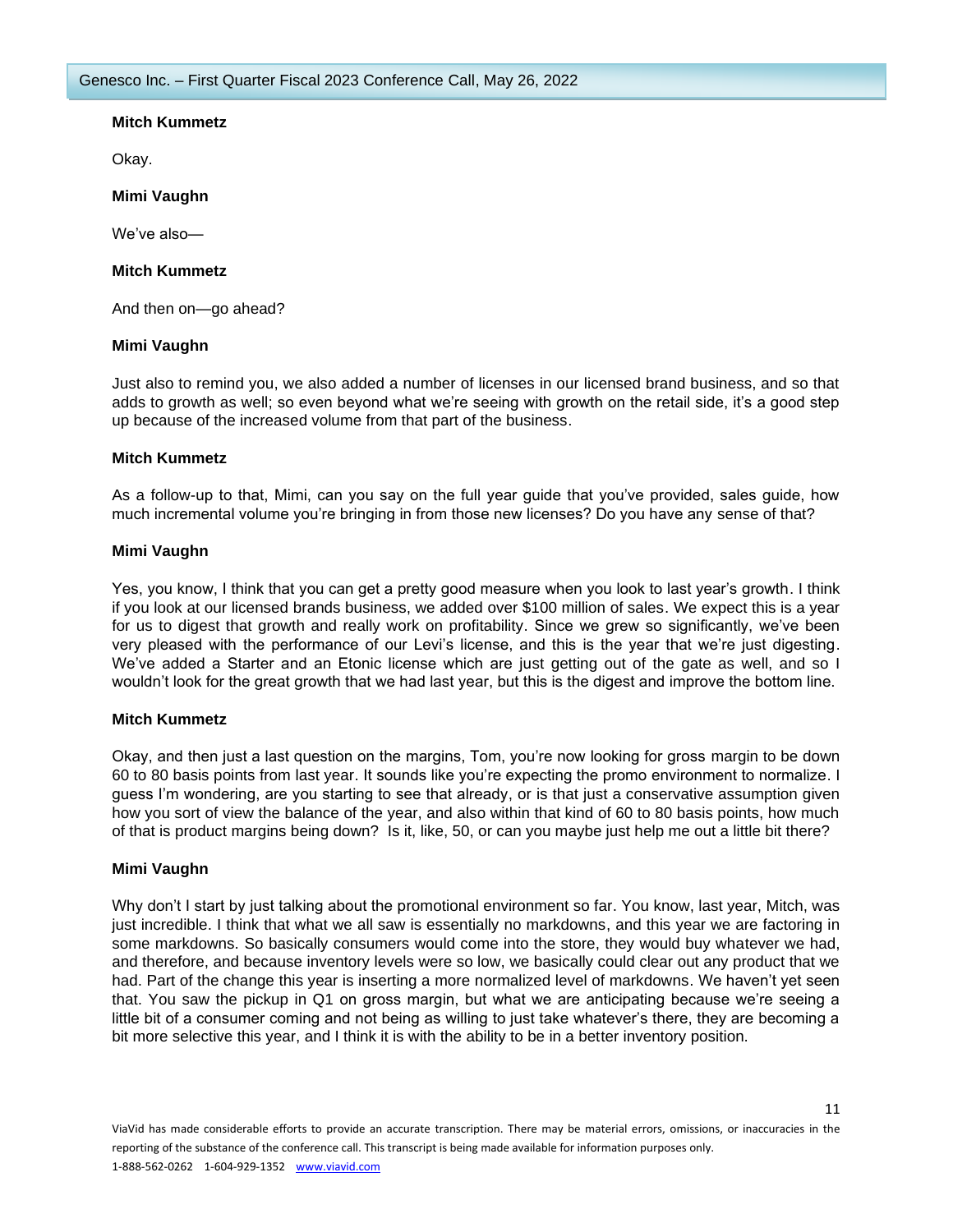Then certainly when you look at this environment, we serve a customer that, you know, is relatively a more fluent customer, they are not super price sensitive, they're really out to look for fashion that they would like, and therefore we are able to typically have a very full price selling model, which we anticipate will continue.

We do, though, however, as we think about going through the year, it's certainly hard to be a consumer and not look at food prices and gas prices, so we think that there may be a mindset shift on the part of the consumer, and so as we think about reintroducing some promotional activity, we basically give offers to our best customers and really think about how do we induce them to come back for repeat purchases, and we think that that will likely be appropriate as we go through the year. We haven't seen a whole lot of that just yet, but we're just being prudent in thinking that that will happen.

## **Mitch Kummetz**

Okay, great. Thanks, guys.

## **Operator**

The next question is a follow-up question from Steve Marotta of CL King & Associates. Please proceed with your question.

## **Steve Marotta**

Hello, again.

Mimi, I wanted to ask you about your ability to capture a younger customer at Johnston & Murphy. You mentioned in the prepared remarks that that customer count is up. Can you talk a little bit about tactically what you're doing—first of all, how are you defining a younger customer, and secondly, tactically what you're doing there and what you'll continue to do to attract a broader audience?

## **Mimi Vaughn**

Sure. A younger customer, as I defined on the call, is under 35, and when you think about the Johnston & Murphy customer, the Johnston & Murphy customer is just in a very good place. Customers overall have gotten much more used to comfort, and once you experience comfort, as you know, Steve, you just don't want to go back, so we have done really—our J&M team has done an extraordinary job through the course of the pandemic, taking advantage of the opportunity to pivot harder into more casual, more comfortable product. It's just really terrific product with special technical features. We've got proprietary chassis systems, they're just very—our comfort technology is fantastic. We've got foam for comfort, we've got a flexible outsole. Technology is revolutionizing our offering, and I think that's really resonating with our young consumers.

First of all, the product is right, and the product is something that is appealing to that younger customer, and then we have ramped up our overall spending on marketing, and much of the marketing we're doing is really very much around product stories and telling these product stories, and much of the marketing we're doing also is through digital marketing, so we're finding these channels that we can get positive reactions from this younger consumer base and have had great success of bringing younger customers into the fold.

I think, in the past, Johnston & Murphy has always been a great aspirational brand for successful people, and I think we continue to excel at dress footwear, and we think that that is more pent-up demand than a trend, but it's our casual and our casual athletic product coupled with our apparel offering, which has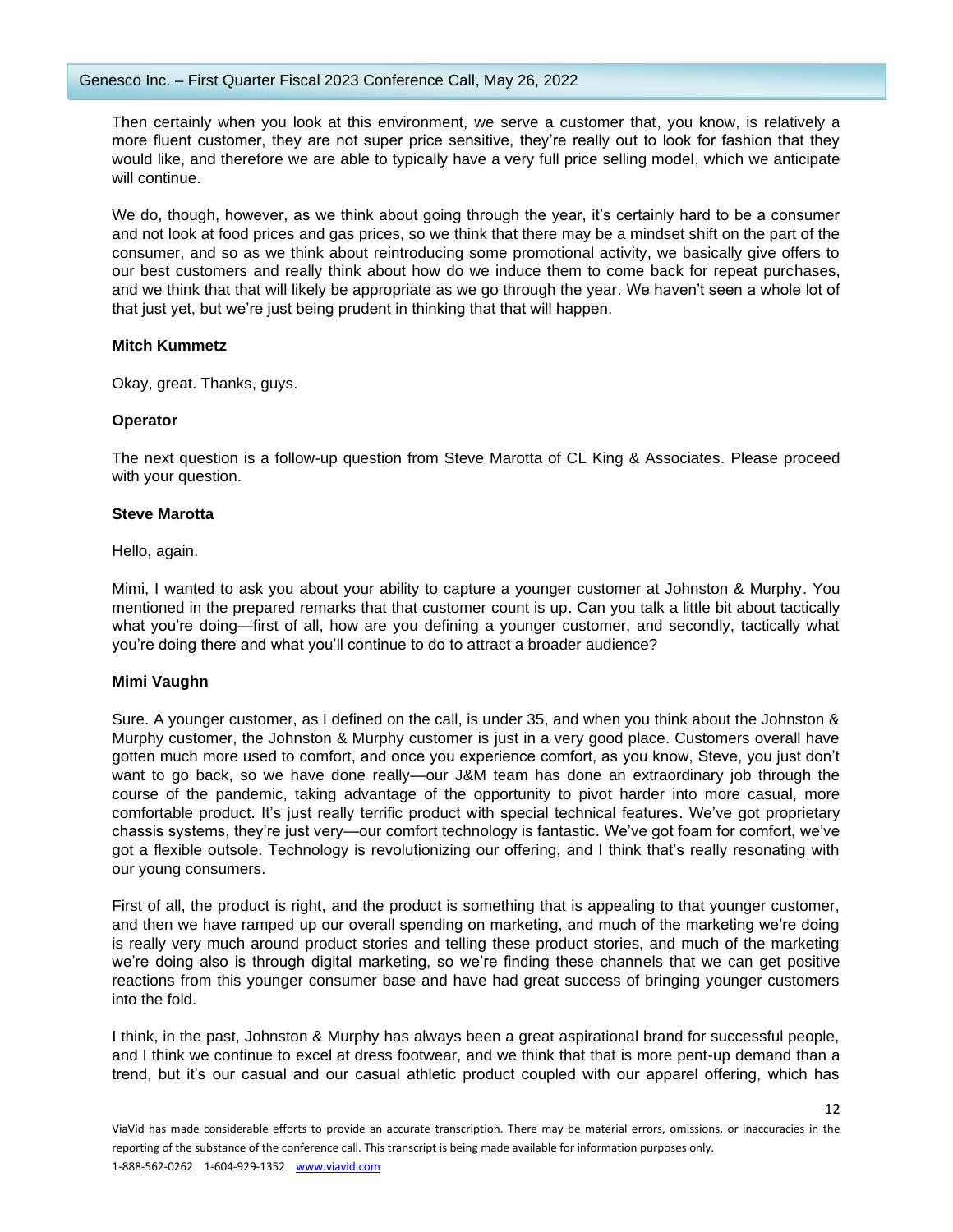grown as well, and that gives the younger customer an access point into the brand that they have enjoyed.

#### **Steve Marotta**

That's helpful, and more broadly, how does your marketing budget this year across brands compare to last year?

#### **Mimi Vaughn**

Yes, so this year overall, I know that over the last—since pre-pandemic, really, and we're kind of measuring it over that period of time, our overall marketing budget is up 60%, and we have been certainly driving our digital marketing to be able to grow our ecommerce sales, but we have also embarked on more investment in our overall brand marketing, not just for our Johnston & Murphy brand, but also for our retail brands. I think that if you think about Journeys and Schuh as a brand, in the past we have opened retail stores, and that's been a lot of our marketing to create the presence for the customer. But we do know that Journeys and Schuh are the destinations for fashion footwear for our teens, and no matter what's popular, no matter what's in fashion, we validate their choices for fashion, and so it's really appropriate as we think about our marketing efforts to also invest in brand marketing for our retail concepts.

#### **Steve Marotta**

Got it, super helpful. Thank you.

#### **Operator**

The next question is a follow-up from Mitch Kummetz of Seaport Research. Please proceed with your question.

#### **Mitch Kummetz**

Yes, thanks for taking my follow-up.

Mimi, you talked about better access at Schuh. I was hoping you could just elaborate on that. Does that mean you're now getting access to brands you didn't have access to before, or is it just better allocations of existing brands? Then also, the Schuh business on the sales side continue to run up double digits versus pre-pandemic, and I'm just curious to know how much of that is just the strength of that marketplace versus share gain that you're seeing, and if it's share gain, maybe you could talk a little about the share gain too.

#### **Mimi Vaughn**

Sure, so Schuh is a key player in the retail space, a top 10 footwear retailer. The business has performed so well in the pandemic. We have advanced digital capabilities which helped a lot when stores were closed. We were almost able to replace our closed store sales with our digital sales, because Schuh was such a solid performer, but then when stores were opening and closing, which they did much more frequently in the U.K. than they did in the U.S., our team at Schuh executed quite well.

The market, as you have indicated, has been hit hard by COVID, and the retail landscape has really changed pretty profoundly. There have been lots of administrations, lots of retail square footage that has closed, and so when I talk about better access at Schuh, I'm really talking for the most part about better